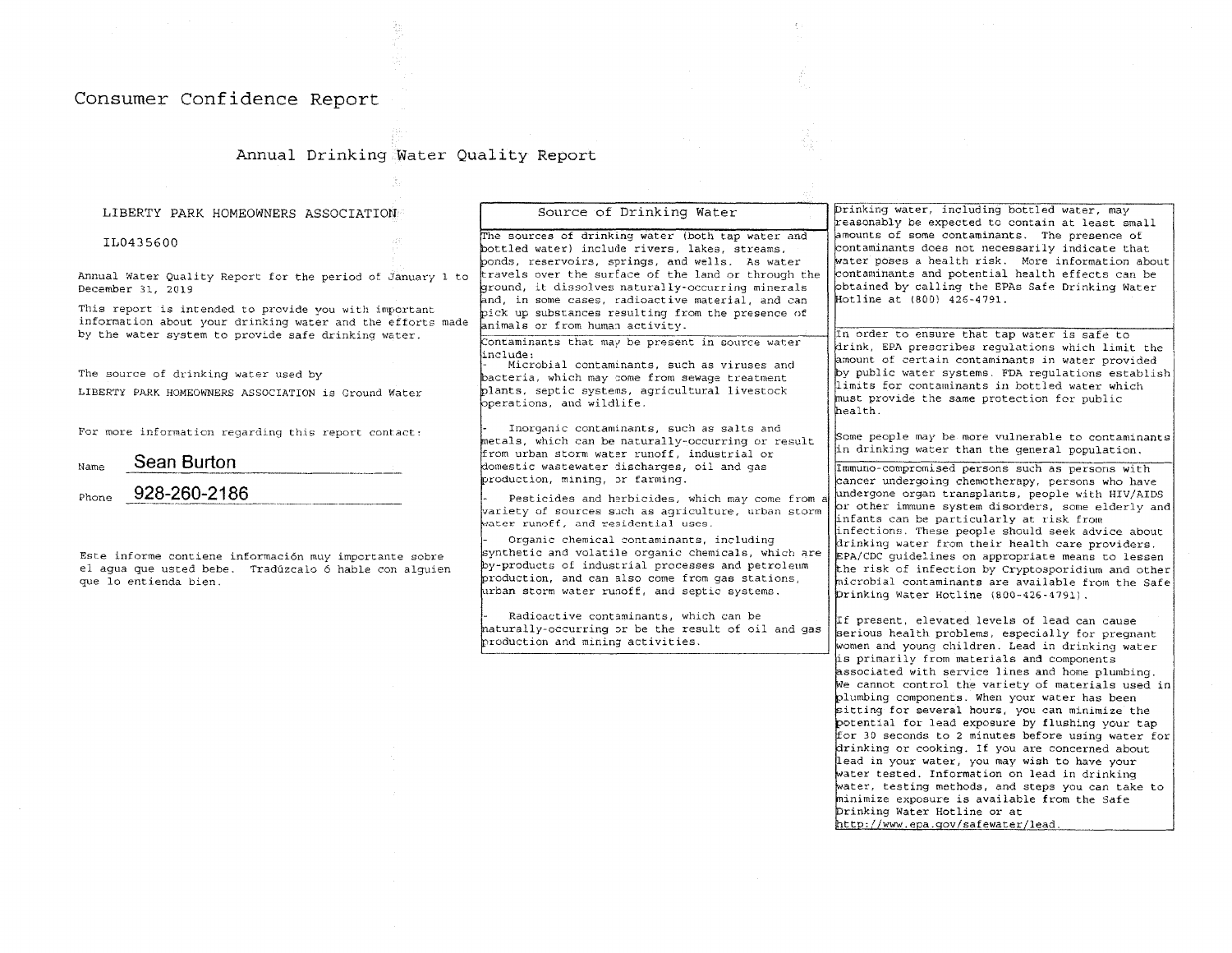#### 2019 Regulated Contaminants Detected

### Lead and Copper

Definitions:

Action Level Goal (ALG): The level of a contaminant in drinking water below which there is no known or expected risk to health. ALGs allow for a margin of safety.

| Action Level: The concentration of a contaminant which, if exceeded, triggers treatment or other requirements which a water system must follow. |  |  |  |  |
|-------------------------------------------------------------------------------------------------------------------------------------------------|--|--|--|--|
|                                                                                                                                                 |  |  |  |  |

| Lead and Copper | Date Sampled | MCLG | Action Level<br>(AL) | 90th<br>Percentile | # Sites Over <br>AL. | Units | Violation | Likely Source of Contamination                                                                                |
|-----------------|--------------|------|----------------------|--------------------|----------------------|-------|-----------|---------------------------------------------------------------------------------------------------------------|
| Copper          | 09/13/2017   | 1.3  | 1.3                  | 0.41               |                      | ppm   | N         | Erosion of natural deposits, Leaching from<br>wood preservatives; Corrosion of household<br>plumbing systems. |
| Lead            | 09/13/2017   |      |                      | 1.3                |                      | ppb   |           | Corrosion of household plumbing systems;<br>Erosion of natural deposits.                                      |

### Water Quality Test Results

| Definitions:                                          | The following tables contain scientific terms and measures, some of which may require explanation.                                                                                                                                                                         |
|-------------------------------------------------------|----------------------------------------------------------------------------------------------------------------------------------------------------------------------------------------------------------------------------------------------------------------------------|
| Avq:                                                  | Requiatory compliance with some MCLs are based on running annual average of monthly samples.                                                                                                                                                                               |
| Level 1 Assessment:                                   | A Level 1 assessment is a study of the water system to identify potential problems and determine (if possible) why<br>total coliform bacteria have been found in our water system.                                                                                         |
| Level 2 Assessment:                                   | A Level 2 assessment is a very detailed study of the water system to identify potential problems and determine (if<br>possible) why an E. coli MCL violation has occurred and/or why total coliform bacteria have been found in our water<br>system on multiple occasions. |
| Maximum Contaminant Level or MCL:                     | The highest level of a contaminant that is allowed in drinking water. MCLs are set as close to the MCLGs as feasible<br>using the best available treatment technology.                                                                                                     |
|                                                       | Maximum Contaminant Level Goal or MCLG: The level of a contaminant in drinking water below which there is no known or expected risk to health. MCLGs allow<br>for a margin of safety.                                                                                      |
| Maximum residual disinfectant level or<br>MRDL:       | The highest level of a disinfectant allowed in drinking water. There is convincing evidence that addition of a<br>disinfectant is necessary for control of microbial contaminants.                                                                                         |
| Maximum residual disinfectant level<br>goal or MRDLG: | The level of a drinking water disinfectant below which there is no known or expected risk to health. MRDLGs do not<br>reflect the benefits of the use of disinfectants to control microbial contaminants.                                                                  |
| na:                                                   | not applicable.                                                                                                                                                                                                                                                            |
| mrem:                                                 | millirems per year (a measure of radiation absorbed by the body)                                                                                                                                                                                                           |
| ppb:                                                  | micrograms per liter or parts per billion - or one ounce in 7,350,000 gallons of water.                                                                                                                                                                                    |
| ppm:                                                  | milligrams per liter or parts per million - or one ounce in 7,350 gallons of water.                                                                                                                                                                                        |
| Treatment Technique or TT:                            | A required process intended to reduce the level of a contaminant in drinking water.                                                                                                                                                                                        |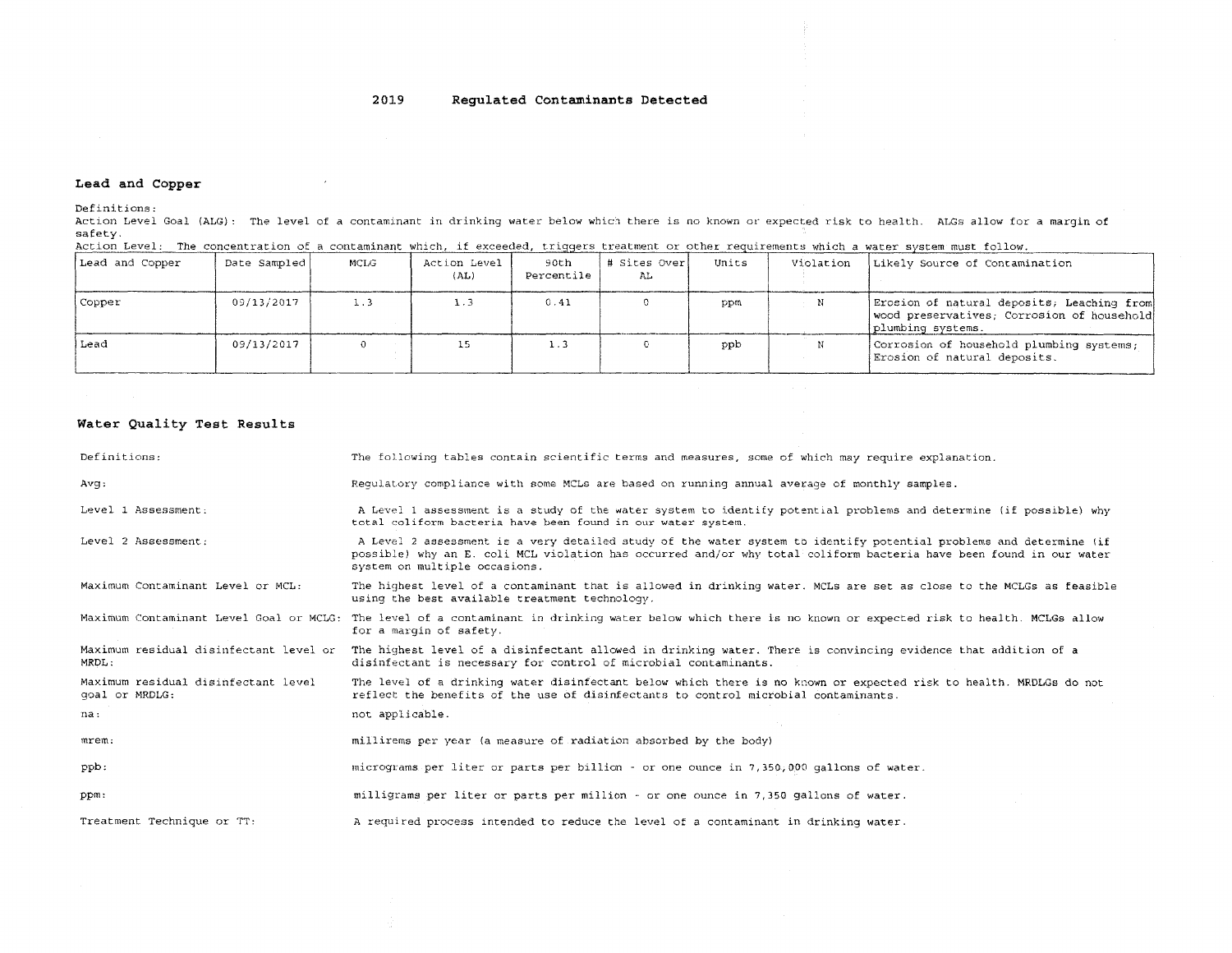### Regulated Contaminants

| Disinfectants and<br>Disinfection By-<br>Products | Collection<br>Date | Detected                                      | Highest Level Range of Levels<br>Detected | <b>MCLG</b>              | MCL.            | Units |              | Violation Likely Source of Contamination                                                                                                |
|---------------------------------------------------|--------------------|-----------------------------------------------|-------------------------------------------|--------------------------|-----------------|-------|--------------|-----------------------------------------------------------------------------------------------------------------------------------------|
| Chlorine                                          | 2019               | 0.5                                           | $0.4 - 0.5$                               | $MRDLG = 4$              | $MRDL = 4$      | ppm   | $\mathbf{N}$ | Water additive used to control microbes.                                                                                                |
| Total Trihalomethanes<br>(TTHM)                   | 2019               | $\overline{2}$<br>$\mathcal{A}_\mathrm{in}$ . | $1.501 - 1.501$                           | No goal for<br>the total | 80              | ppb   | 'N.          | By-product of drinking water disinfection.                                                                                              |
| Inorganic<br>Contaminants                         | Collection<br>Date | Detected                                      | Highest Level Range of Levels<br>Detected | <b>MCLG</b>              | MCL             | Units | Violation    | Likely Source of Contamination                                                                                                          |
| Arsenic                                           | 05/16/2018         | 1.9                                           | $1.9 - 1.9$                               | $\Omega$                 | 10 <sup>°</sup> | ppb   | N            | Erosion of natural deposits; Runoff from<br>orchards; Runoff from glass and electronics<br>production wastes.                           |
| Barium                                            | 05/16/2018         | 0.059                                         | $0.059 - 0.059$                           | $\overline{2}$           | $\overline{2}$  | ppm   | $_{\rm N}$   | Discharge of drilling wastes; Discharge from<br>metal refineries; Erosion of natural deposits.                                          |
| Chromium                                          | 05/16/2018         | 6.3                                           | $6.3 - 6.3$                               | 100                      | 100             | ppb   | $\mathbf N$  | Discharge from steel and pulp mills; Erosion<br>of natural deposits.                                                                    |
| Fluoride                                          | 05/16/2018         | 0.614                                         | $0.614 - 0.614$                           | $\overline{4}$           | 4.0             | ppm   | $\mathbf{N}$ | Erosion of natural deposits; Water additive<br>which promotes strong teeth; Discharge from<br>fertilizer and aluminum factories.        |
| Iron                                              | 05/16/2018         | 1.9                                           | $1.9 - 1.9$                               |                          | 1.0             | ppm   | N            | This contaminant is not currently regulated by<br>the USEPA. However, the state requlates.<br>Erosion of natural deposits.              |
| Manqanese                                         | 05/16/2018         | 29                                            | $29 - 29$                                 | 150                      | 150             | ppb   | $\mathbf N$  | This contaminant is not currently regulated by<br>the USEPA. However, the state requlates.<br>Erosion of natural deposits.              |
| Nitrate [measured as<br>Nitrogen]                 | 2019               | 0.04                                          | $0.04 - 0.04$                             | 10                       | 10              | ppm   | N            | Runoff from fertilizer use; Leaching from<br>septic tanks, sewage; Erosion of natural<br>deposits.                                      |
| Sodium                                            | 05/16/2018         | 34                                            | $34 - 34$                                 |                          |                 | ppm   | N            | Erosion from naturally occuring deposits.<br>Used in water softener regeneration.                                                       |
| Zinc                                              | 05/16/2018         | 0.072                                         | $0.072 - 0.072$                           | $5 -$                    | $5 -$           | ppm   | $_{\rm N}$   | This contaminant is not currently regulated by<br>the USEPA. However, the state requlates.<br>Naturally occurring; discharge from metal |
| Radioactive<br>Contaminants                       | Collection<br>Date | Detected                                      | Highest Level Range of Levels<br>Detected | MCLG                     | MCL             | Units | Violation    | Likely Source of Contamination                                                                                                          |
| Combined Radium<br>226/228                        | 04/03/2014         | 1.133                                         | $1.133 - 1.133$                           | $\mathbf{O}$             | 5               | pci/L | $_{\rm N}$   | Erosion of natural deposits.                                                                                                            |
| Gross alpha excluding<br>radon and uranium        | 04/03/2014         | 3.09                                          | $3.09 - 3.09$                             | $\mathbf{O}$             | 15              | pCi/L | N            | Erosion of natural deposits.                                                                                                            |